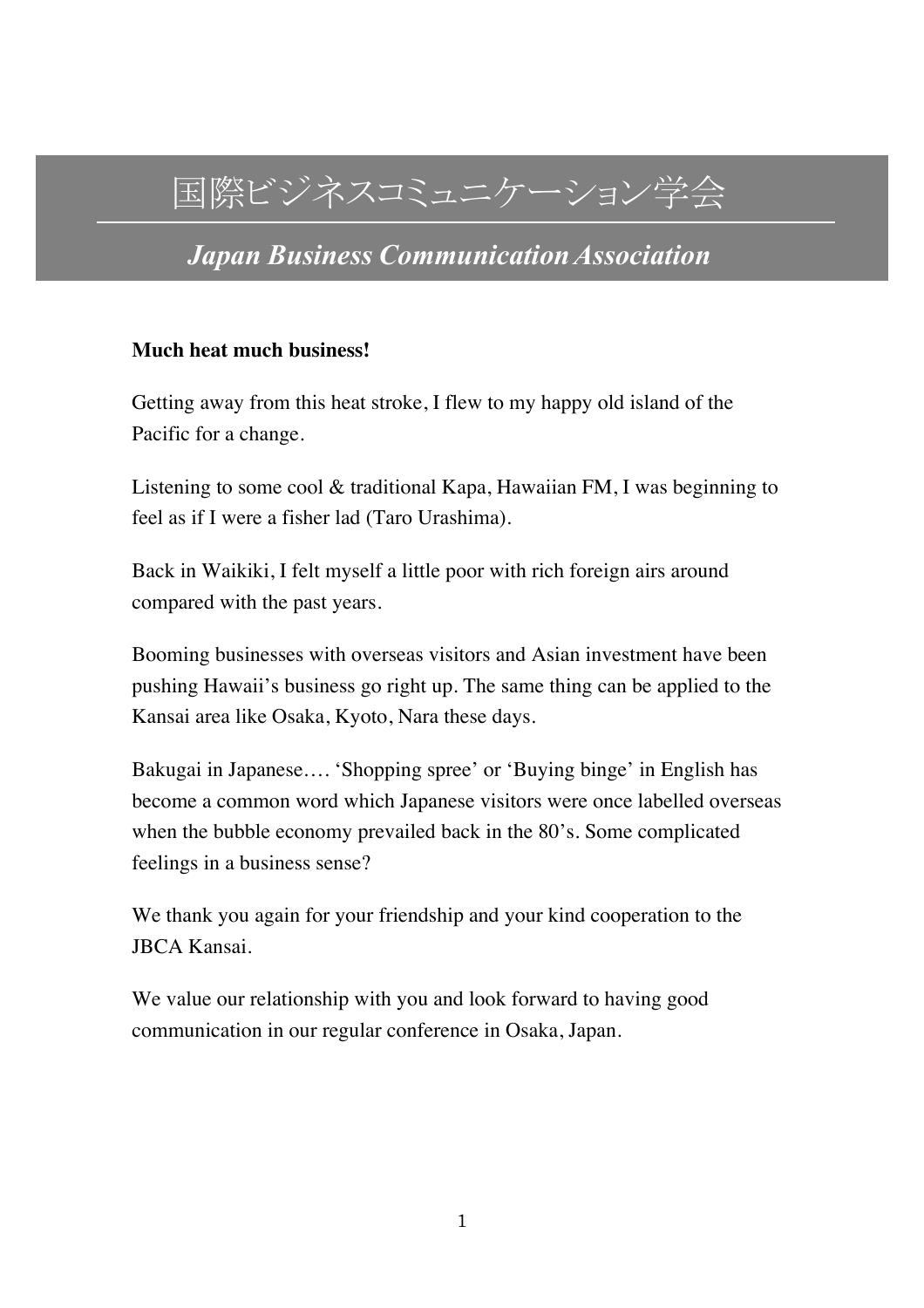国際ビジネスコミュニケーション学会

*Japan Business CommunicationAssociation*

## 関西支部

## 2015 年度 第2回 支部例会 プログラム

【 日 時 】

2015 年 9 月 26 日(土曜日) 14:00 ~ 18:00

#### 【 会 場 】

関西学院大学 梅田キャンパス

*Conference Program*

14:00 ~ 14:10 関西支部 支部長 挨拶

Alex M. Hayashi (常磐会学園大学)

14:10 ~ 15:00 基調講演

「個人情報保護法改正が実務にもたらす影響についての一考察」

 -昇 慶一(常磐会学園大学専任講師、元弁護士)

15:00 ~ 15:50 研究発表

"The Communication Pattern of Class Operations

-One Research of Common State and Anchoring Effect"

-Toshiko Nishida(President of Success Inside Communication)

16:00 ~ 16:50 研究発表

「定型取引条件 FCA、CPT、CIP の使用現状と ICC の苦悩」 -中曽根 淑芳(関西外国語大学准教授)

17:00 ~ 17:30 関西支部総会 支部会終了後、情報交換会を開催いたします(会費 4,000 円程度)。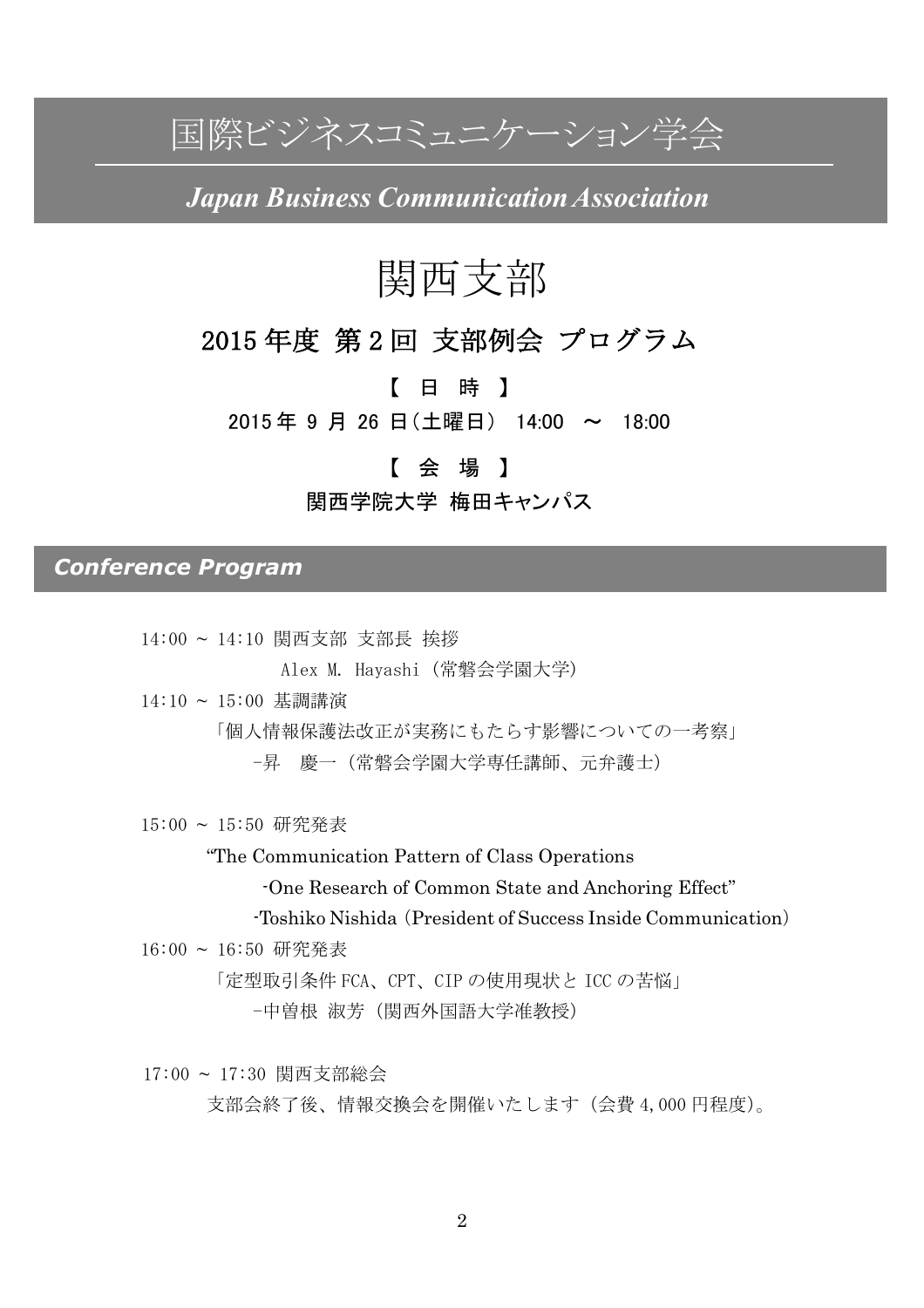## 個人情報保護法改正が実務にもたらす

## 影響についての一考察

#### 昇 慶一

#### 元弁護士、常磐会学園大学専任講師

2003 年の個人情報保護法の制定は、個人情報保護の重要性をより 一層、日本社会に知らしめた。しかし、個人情報に関するルールが 明文化されたことで、個人情報の有効活用を委縮させたとの指摘が ある。

個人情報の「利用」や関係機関との情報連絡が様々な分野の実務に おいて、重要であることを改めて認識しておきたい。

2015 年 9 月、個人情報保護法が、制定以来初めて改正される見通 しである。今回の改正が個人情報を扱う実務に与える影響について 考察する。

3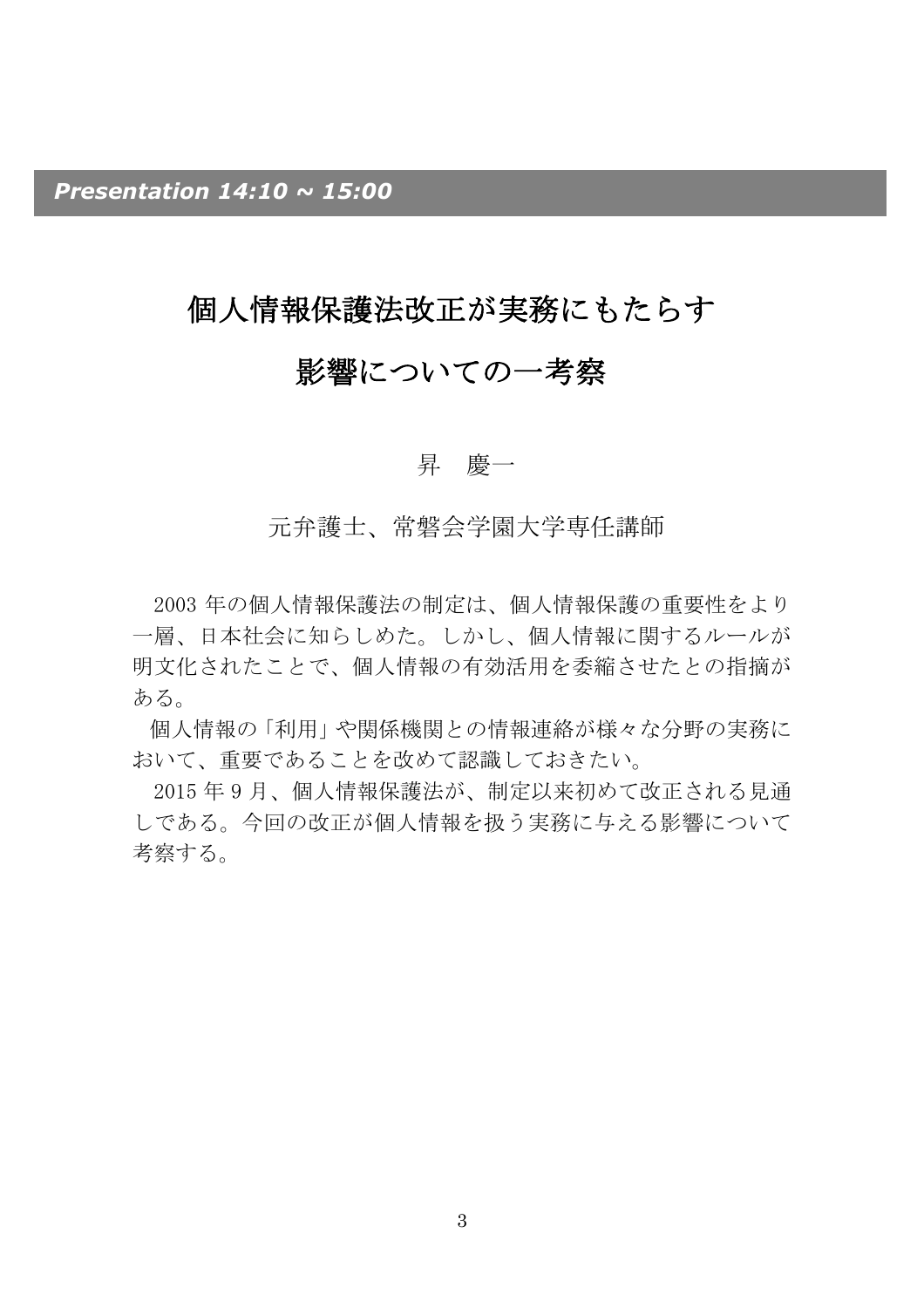## The Communication Pattern of Class Operations -One Research of Common State and Anchoring Effect-

### Toshiko Nishida President of Success Inside Communication

The class management has two components in general. They are the content operation and the students operation.

Especially for the students operation in Japan, they have been treated as mental challenges such as "spirit theory", "heart" and "personality".

If the problem is improved in communication technology, we can take any advantage of anyone around you.

NLP (TM) offers us useful technology of communication when applied wisely. This research studies the communication technology which is required in class operation.